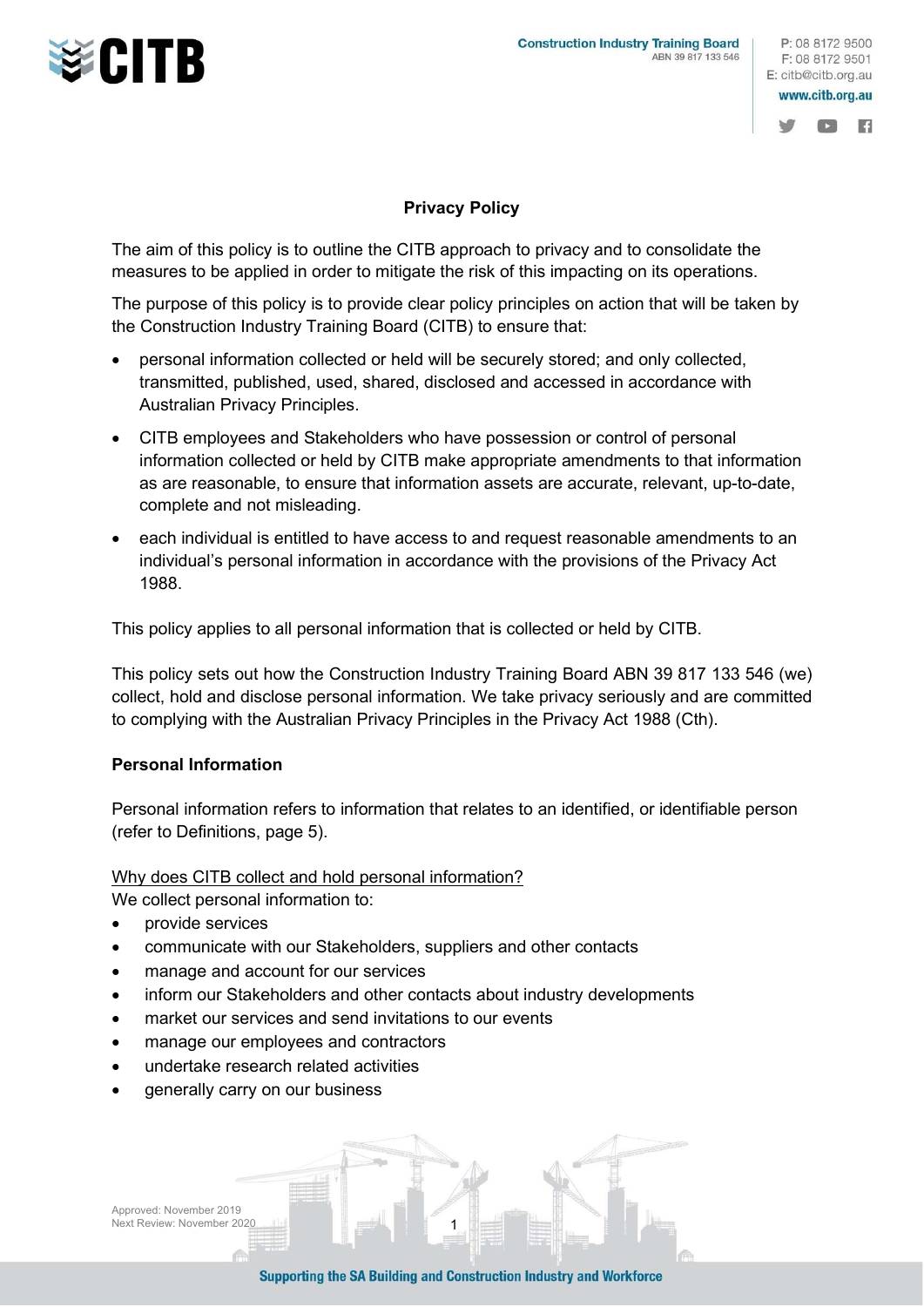





## What personal information does CITB collect and hold?

We collect an individual's name and contact details, and information about the individual's occupation, employer and relationship with us or our Stakeholders and potential Stakeholders, and about the individual's relationship with our other contacts.

We also collect the information necessary to provide the specific services our clients require, as well as credit card and payment information.

## How does CITB collect personal information?

We collect personal information direct from an individual when that individual meets with us, communicates with us by letter, telephone, email or fax, gives us a business card, subscribes to our publications, registers for or attends our events or submits information through our websites, blogs or other social media outlets.

We may also collect information about an individual from our Stakeholders, potential Stakeholders and their contacts, from the individual's employer and from publicly available records or a third party e.g. a provider of an employment or other reference.

#### Cookies

We may ask other people to analyse traffic on our websites, blogs and other social media outlets and they may use cookies to do so.

### Accessing and updating your personal information

### Integrity of personal information

We take all reasonable steps to ensure that the personal information we collect is accurate, up to date and complete and that the personal information we use or disclose is relevant in regard to the purpose of such use or disclosure.

To that end, we encourage individuals to contact us to update or correct any personal information we may hold about them.

### Accessing / Correcting of personal information

Individuals may request access to personal information that we hold about them. We may require verification of identity and for them to specify what information they require.

CITB take reasonable steps to correct all personal information we hold, to ensure that it is accurate, up to date, complete, relevant and not misleading.

We deal with all requests for access to, and for correction of, personal information as required by the Privacy Act.

Approved: November 2019 Next Review: November 2020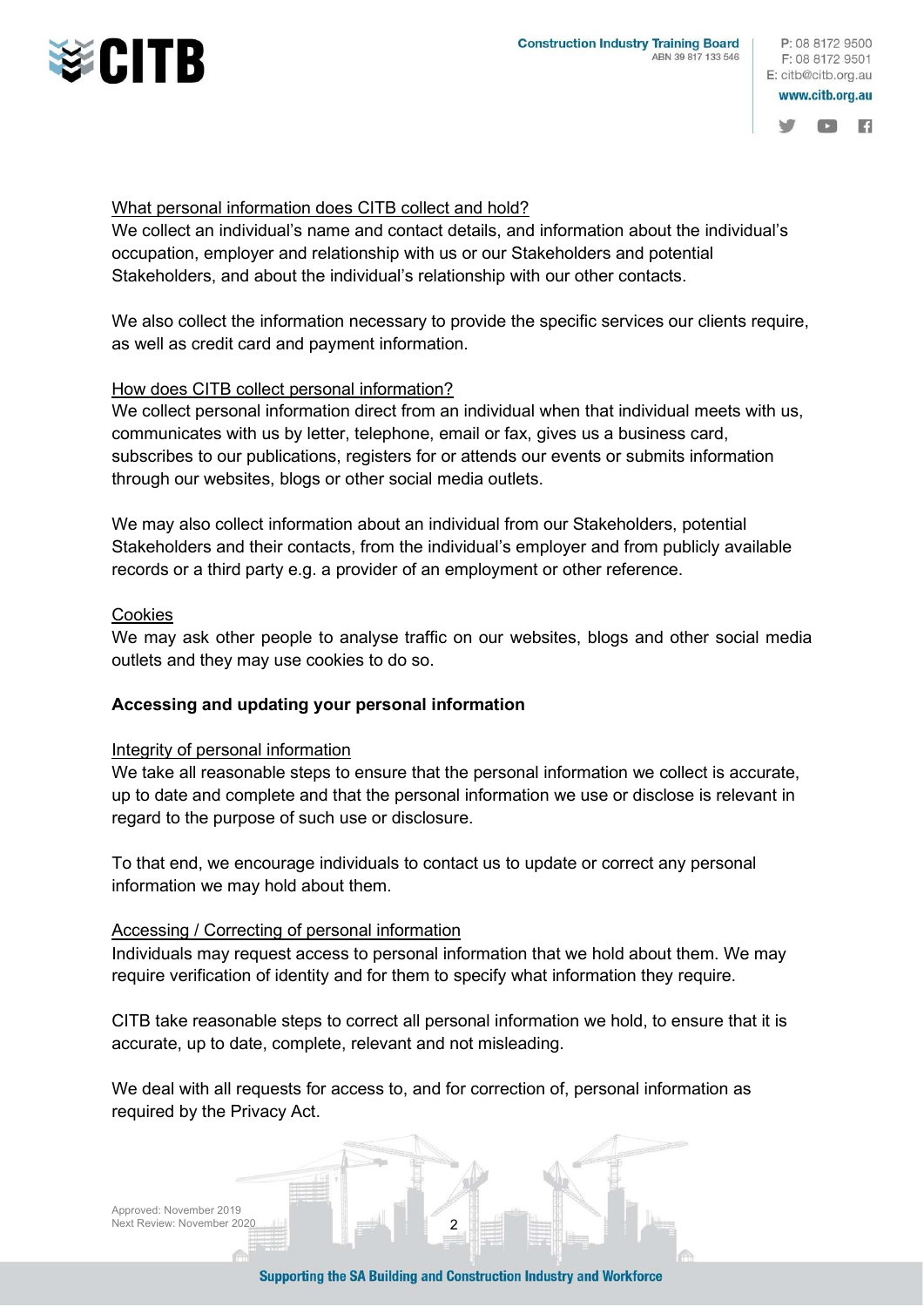



圖

## General use and disclosure

## Securing personal information

CITB take all reasonable steps to protect the personal information we hold from misuse and loss, and from unauthorised access, modification or disclosure.

We store hard copies of this information in access controlled premises, and digital versions on secure servers. We require all persons authorised to access digital information to use logins and passwords to access such information.

CITB require all contractors and others to whom we disclose personal information or whom may have access to personal information we collect, to keep such personal information private and to protect such personal information from misuse and loss and from unauthorised access, modification or disclosure.

CITB uses proprietary commercial banking software that remains in line with Payment Card Industry Data Security Standards (PCI-DSS) and safeguards customers' data by employing the most up-to-date and reliable security protection. Credit card details are not retained by CITB.

Unless we are prevented to do so by the law, we de-identify or destroy securely all personal information we hold when no longer reasonably required by us.

# Use and disclosure for direct marketing

CITB will only market our services to individuals using their personal information where we give that individual an opportunity to request us not to utilise their information for such purposes. We will not use an individual's personal information for such purposes if the individual requests us not to do so.

# Information we share

CITB will only disclose personal information for the purpose for which it is collected, and for related purposes and for purposes permitted by the Privacy Act. We will only otherwise disclose personal information with the consent of the relevant individual. Stakeholders may have access to some personal information due to the nature of their relationship with CITB.

Our auditors, insurers, legal and other professional advisers may also access personal information to protect our interests and to ensure that we comply with our obligations.

# Disclosure to overseas recipients

We will generally not disclose personal information to overseas recipients. Where required in order to provide specific services our Stakeholders require, we may disclose personal information to overseas recipients however, only to the extent required for such purposes. Otherwise, we will only disclose personal information to overseas recipients with the consent of the relevant individual or when required or authorised by law.

Approved: November 2019 Next Review: November 2020 3 3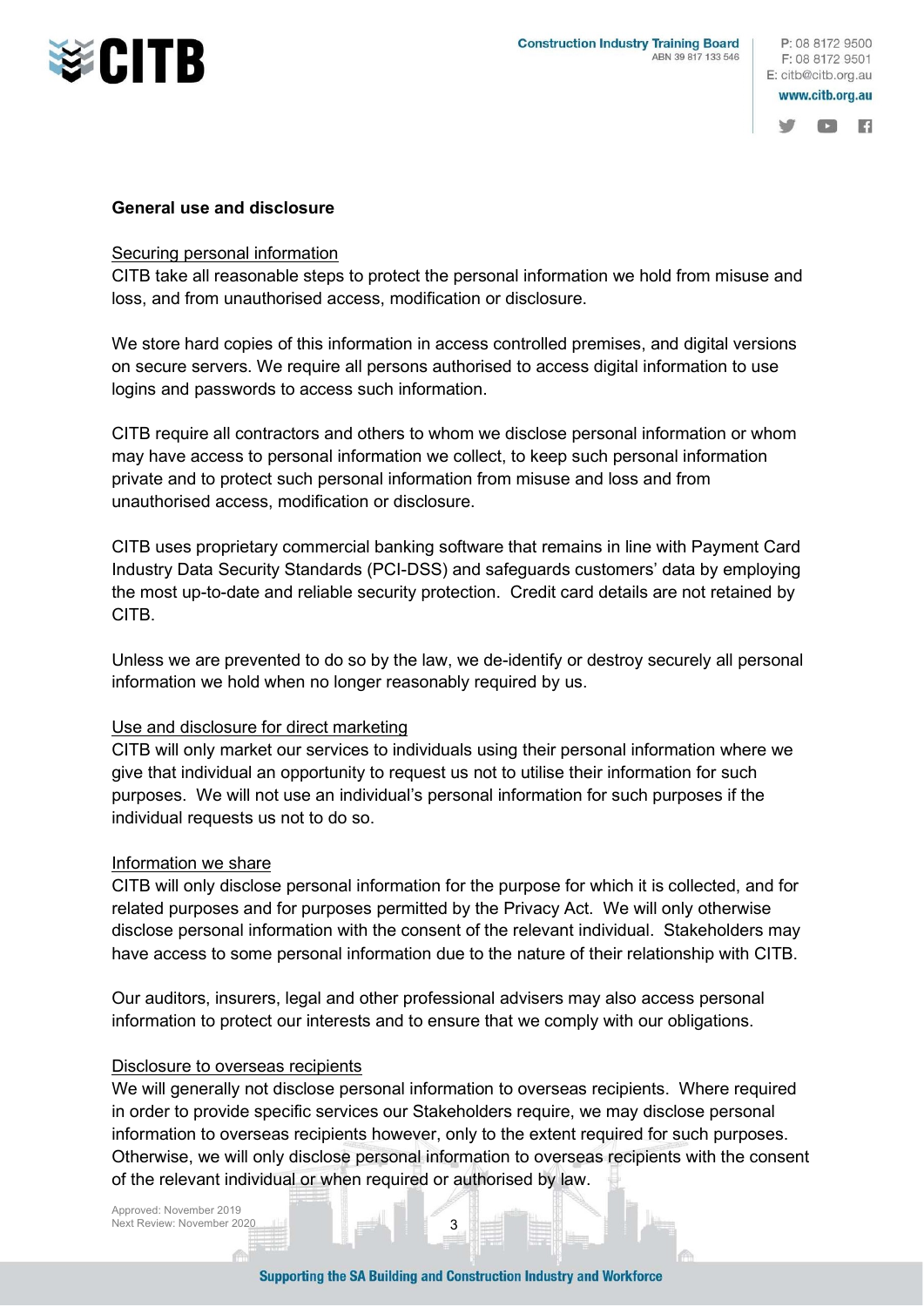





## Dealing with us anonymously

Individuals have the right not to identify themselves, or to use a pseudonym when dealing with us. However, if we request personal information and it is not provided, we may not be able to provide services to or otherwise assist the relevant individual

## Protection of children, young people and their families

CITB will adhere to Department for Education and other relevant agency policies, in relation to the protection of children, young people and their families where applicable.

## Security breaches

In the event that we become aware of any actual or potential unauthorised access to or disclosure of personal information about an individual, or any loss of such information which may lead to unauthorised access or disclosure, we will promptly investigate and where appropriate, take remedial action and notify the individual affected in accordance with the Privacy Act.

## **Complaints**

If an individual wishes to make a complaint about this Privacy Policy or our collection, use or disclosure of personal information, they are encouraged to contact us in the first instance. CITB will investigate the complaint and try to promptly resolve the complaint directly with the individual.

If the individual is not satisfied with the outcome, then they may make a complaint to the Office of the Australian Information Commissioner (OAIC). For information about how to make such a complaint, please refer to the OAIC website http://www.oaic.gov.au/.

If an individual requests access to or correction of personal information, to request not to receive marketing material or invitations from us, or to make a privacy complaint to us, please contact us at citb@citb.org.au

# Changes to Privacy Policy

CITB reserves the right to make changes to this Privacy Policy from time to time and without notice by publication on our website.

CITB recommend that individuals regularly review our Privacy Policy to ensure they are aware of any changes.

Approved: November 2019 Next Review: November 2020